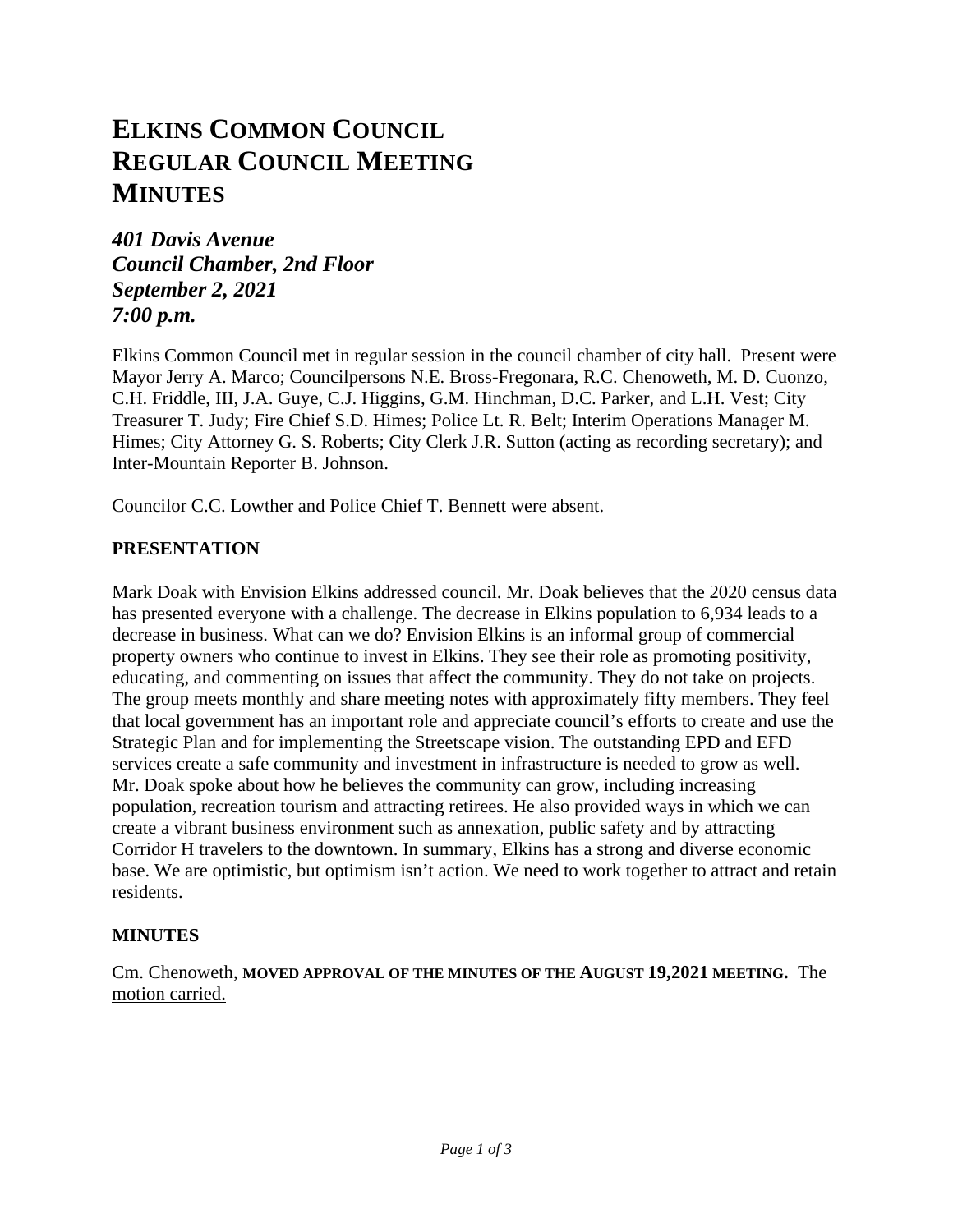# **NEW BUSINESS**

Cw. Bross-Fregonara, **MOVED APPROVAL OF ORDINANCE 288: AN ORDINANCE OF THE CITY OF ELKINS, WEST VIRGINIA, REDUCING THE SPEED LIMIT ON BOUNDARY AVENUE BETWEEN**  SYCAMORE STREET AND HIGH STREET (2<sup>ND</sup> AND FINAL READING). The motion carried.

Cw. Bross-Fregonara, **MOVED APPROVAL OF ORDINANCE 289: AN ORDINANCE OF THE CITY OF ELKINS, WEST VIRGINIA, TO CORRECT CITY CODE REFERENCES TO THE OFFICIAL NAME FOR THE CITY OWNED PROPERTY KNOWN NOW AS THE PHIL GAINER COMMUNITY CENTER (1ST OF TWO READINGS).** The motion carried.

Cw. Cuonzo, **MOVED APPROVAL OF RESOLUTION 1437: ANNOUNCING SUPPORT FOR THE APPALACHIAN FOREST NATIONAL HERITAGE AREA POLLINATOR INITIATIVE.** The motion carried.

Cm. Hinchman, **MOVED APPROVAL OF RESOLUTION 1438: APPROVING INVOICES RELATING TO THE CITY HALL PARKING LOT PROJECT.** The motion carried.

Cw. Cuonzo, **MOVED APPROVAL OF RESOLUTION 1439: CITY OF ELKINS PARKING LOT PROJECT CHANGE ORDER NO. 1.** The motion carried.

# **APPROVAL OF VENDOR INVOICE PAYMENTS**

Cm. Hinchman, **MOVED APPROVAL OF THE INVOICES PRESENTED.** The motion carried.

The invoices in question were as specified on the following list, which is attached and made part of this record:

• Accounts Payable check transactions for the period August 16-27, 2021

# **CORRESPONDENCE AND NOTIFICATIONS**

Council received the following correspondence and notifications:

• Issued building permits

The following building permits have been issued since the previous regular council meeting.

| <b>ISSUED BUILDING PERMITS</b> |                         |                     |                                 |              |  |  |  |
|--------------------------------|-------------------------|---------------------|---------------------------------|--------------|--|--|--|
| Permit                         | <b>Applicant</b>        | <b>Location</b>     | <b>Description</b>              | <b>Value</b> |  |  |  |
|                                |                         |                     | <b>Install Metal Roof on</b>    | 2,200.00     |  |  |  |
| 210181                         | Prichard, Donald Jr     | 512 Yokum St        | <b>Back Addition</b>            |              |  |  |  |
|                                | <b>Kiess, Jeffrey</b>   |                     |                                 |              |  |  |  |
|                                | (Pending Fire           | 1027 <sub>N</sub>   | <b>Build 2000 Sq Ft Utility</b> | 60,000.00    |  |  |  |
| 210182                         | <b>Marshall Review)</b> | <b>Randolph Ave</b> | <b>Building</b>                 |              |  |  |  |
| 210183                         | Griggs, Chad            | 5 Key St            | <b>New Roof &amp; HVAC</b>      | 22,000.00    |  |  |  |